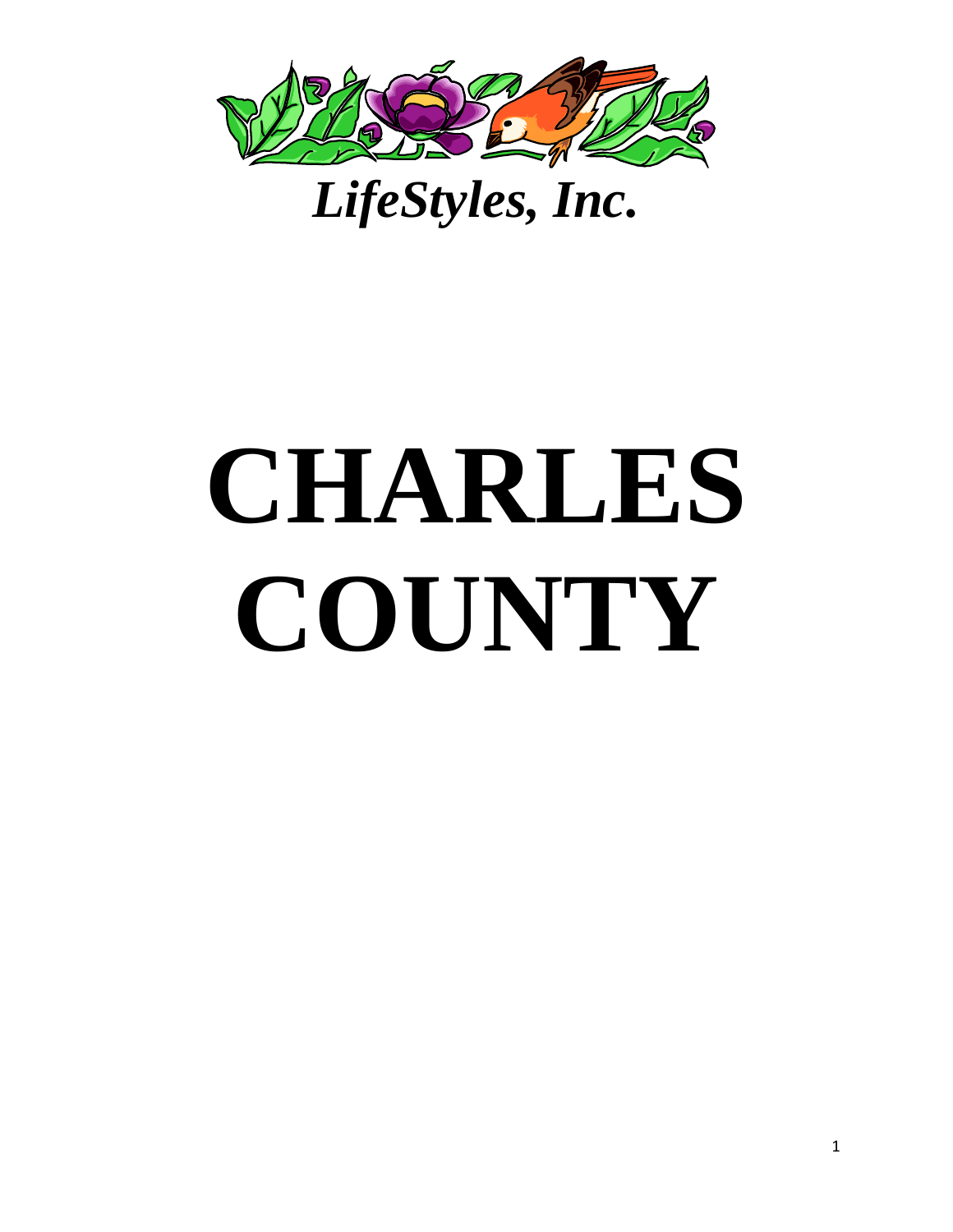



## Administration/Clerical

## [Charles County Public Schools](https://www.indeed.com/cmp/Charles-County-Public-Schools?campaignid=mobvjcmp&from=mobviewjob&tk=1fqtg5bc23kot000&fromjk=d82832bdb0037796)

La Plata, MD

\$33.3K to \$42.1K per year is Indeed's estimated salary for secretary in La Plata, MD. No Major Crimes… <https://www.ccboe.com/>

APPLY THROUGH INDEED.COM…….

Olympia Swimming Pool Company, Inc Waldorf, MD

From \$15 an hour - Full-time No Major Crimes…https://olympiapoolsinc.com//

Falco Industries Inc Charles County, MD

\$16 an hour No Major Crimes…/falconindustries.com//

## Direct Care/Support

## Southern MD Job Source

3406 Velvet Ash Ct, Waldorf, MD 20602

\$14 an hour - Full-time, Part-time Thank you for reviewing our Direct Support Professional position at ResCare Community Living. APPLY THROUGH INDEED.COM….

## Safe Journey House

3050 Old Washington Road, Waldorf, MD 20601

\$16 an hour - Full-time, Part-time Safe Journey House in Waldorf, MD has an opening for an overnight, entry-level Residential Crisis Counselor. Overnight hours are from 10:30 pm to 7:00 am. Safe Journey House is THE Residential Crisis Program.<http://www.safejourneyhouse1.com/> No Major Crimes.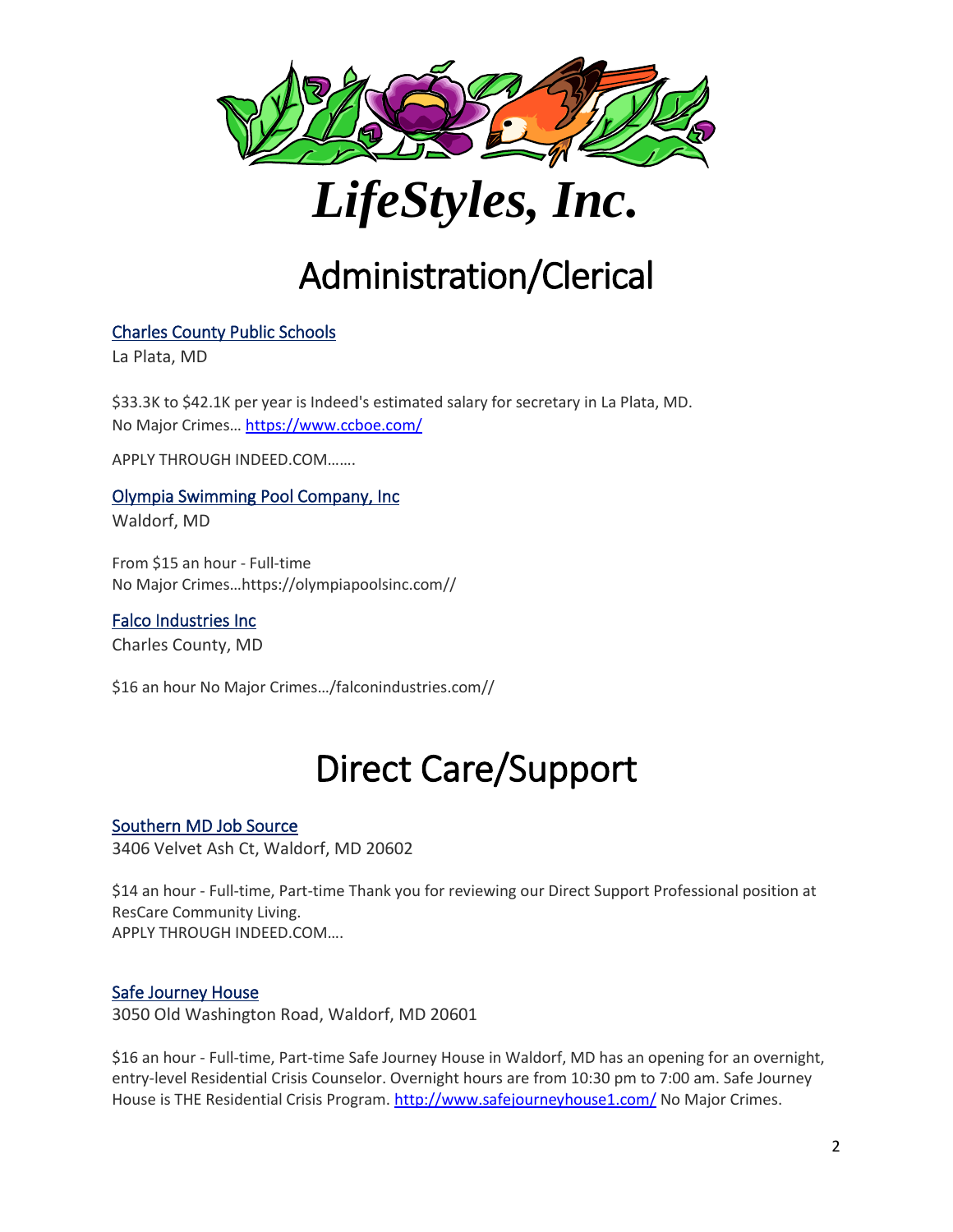



## Cook/Server/Hostess

## [Panda Restaurant Group](https://www.indeed.com/cmp/Panda-Restaurant-Group?campaignid=mobvjcmp&from=mobviewjob&tk=1ft5mp4gvm6ct803&fromjk=abe04256e920ad98)

1100 Smallwood Dr W, Waldorf, MD 20603

\$17 - \$18 an hour - Part-time as a Panda Shift Leader, you are responsible for creating a warm and welcoming environment for our guests, making them feel like part of the Panda family. With a keen eye for details and the ability to create moments of happiness and optimism, you ensure our guests receive the best level of service in any interaction. No Preference only State I.D.

APPLY THROUGH INDEED.COM…

### [Red Robin](https://www.indeed.com/cmp/Red-Robin?campaignid=mobvjcmp&from=mobviewjob&tk=1ftnrmhkn2sl1000&fromjk=c12d5891c514f419)

Waldorf, MD 20603

\$13.32 - \$16.08 an hour - Full-time, Part-time **Red Robin** has *always* been committed to keeping our Team Members safe, but we're taking *extra measures* to ensure that **ALL** Team Members can take the time they need to be well<https://www.redrobin.com/#burgers>

No Preference State I.D

## Housekeeping/Janitors

## Harmony at Waldorf

Waldorf, MD 20603

Full-time, Part-time Not provided by employer \$23.5K to \$29.7K per year is Indeed's estimated salary for housekeeper in Waldorf, MD 2060

**APPLY THROUGH INDEED.COM….**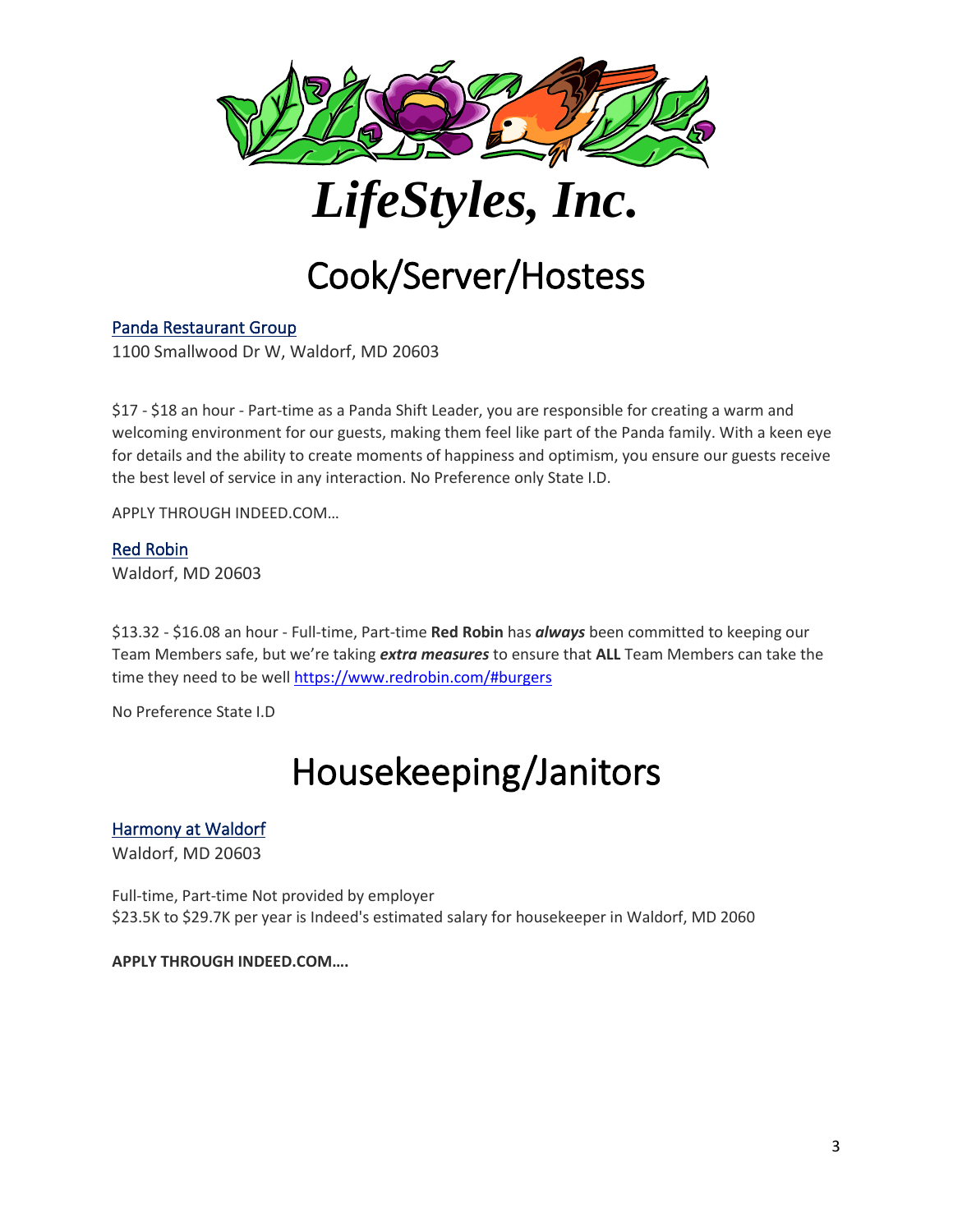

*LifeStyles, Inc.*

## **HomeGoods** Waldorf, MD

Responsible for maintaining a clean and organized store environment with a focus on floor care. Responsibilities include the operation of the scrubber and buffer, dust mopping, damp mopping, sweeping, vacuuming, dusting, and spot cleaning glass and windows. Adheres to all operational, merchandise, and loss prevention standards. <https://www.homegoods.com/> No Major Crimes

## Sales/Cashier

## [The Home Depot](https://www.indeed.com/cmp/The-Home-Depot?campaignid=mobvjcmp&from=mobviewjob&tk=1fsmd4ulvs7dc800&fromjk=a8696370074e89ef)

Waldorf, MD 20602

Cashiers play a critical customer service role by providing customers with fast, friendly, accurate and safe service. They process Checkout and/or Return transactions, as well as monitor and maintain the Self-Checkout area. They proactively seek product/project knowledge to provide customers with information and identify selling opportunities. <https://www.homedepot.com/> No Preference only state I.D

#### LOEWS

#### La Plata, MD

At Lowe's, we've always been more than a home improvement store. For thousands of Lowe's associates, we're the beginning of all types of careers that help improve the lives of our customers and our associates themselves. From seasonal jobs to seasoned vets, we have roles that can support your needs and aspirations.<https://www.lowes.com/> No Preference only State I.D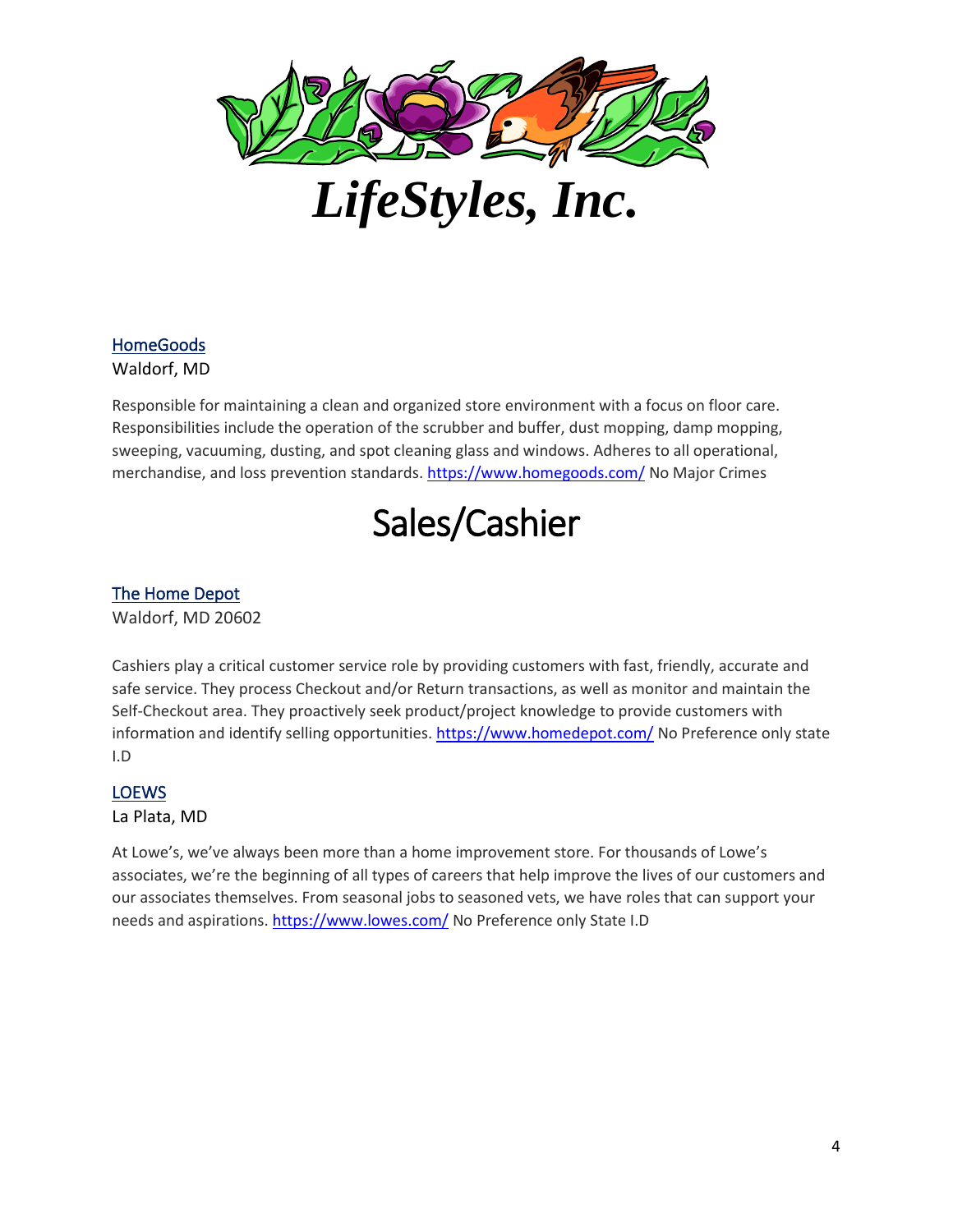

## Warehouse/Stocking

[Aldi](https://www.indeed.com/cmp/Aldi?campaignid=mobvjcmp&from=mobviewjob&tk=1fu9l7e5ls9sg800&fromjk=931d12cda8ba4ff9) 

Waldorf, MD 20604

\$16 an hour - Part-time We're ALDI, one of America's favorite grocers. We've grown a lot in the past few years, expanding our reach and customer base all around the country. Whether it's in customer service or our exceptional products, we owe our success to the efficiencies we create in every corner of our company and the people at each level who make that happen No Major Crimes

ALDI Grocery Stores - [Quality Food. Everyday Low Prices.](https://www.aldi.us/)

APPLY ON INDEED.COM….

## **BURLINGTON**

Waldorf, MD

If you want an exciting job with one of the largest off-price Stores. No Major Crimes <https://www.burlington.com/>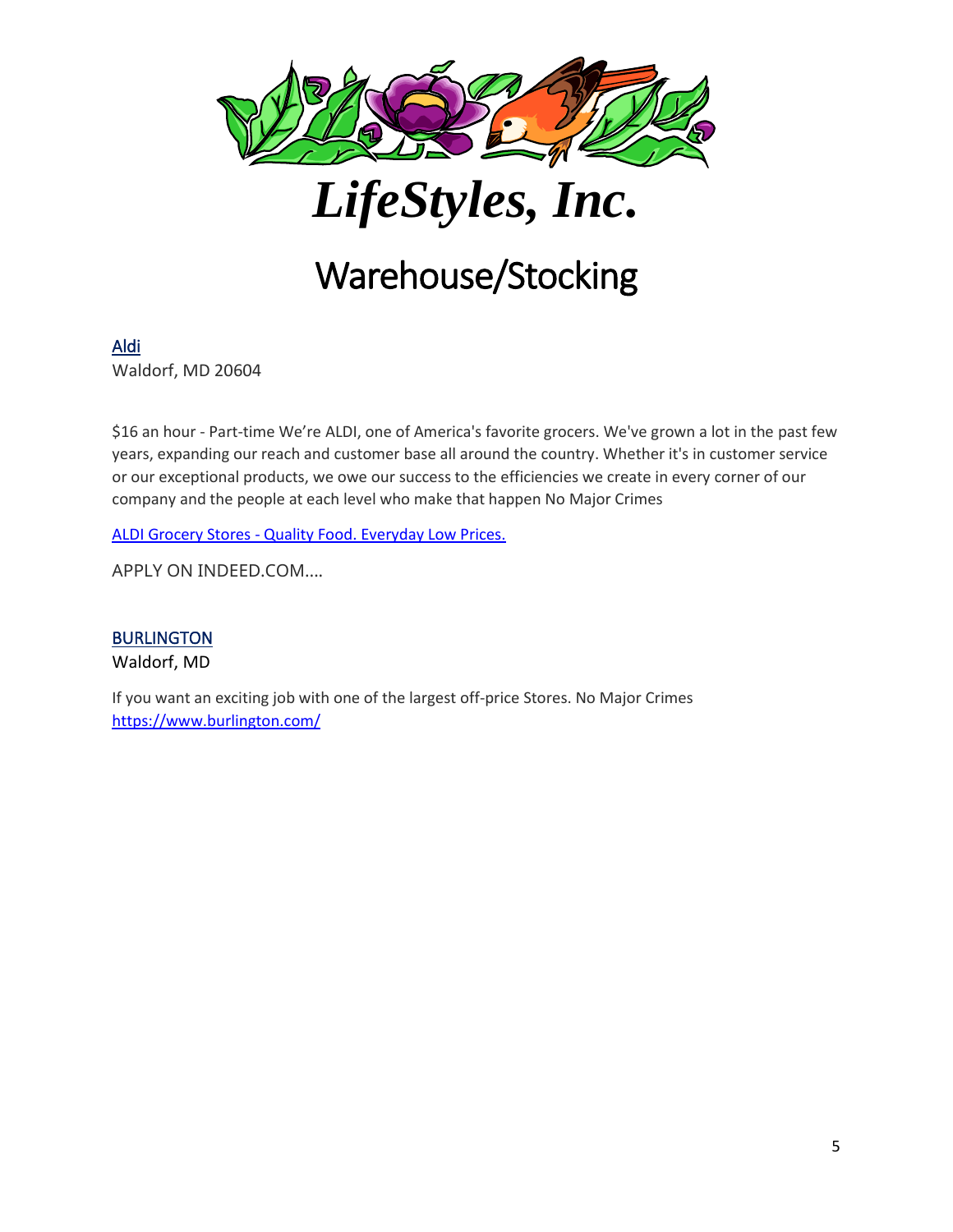

# **CALVERT COUNTY**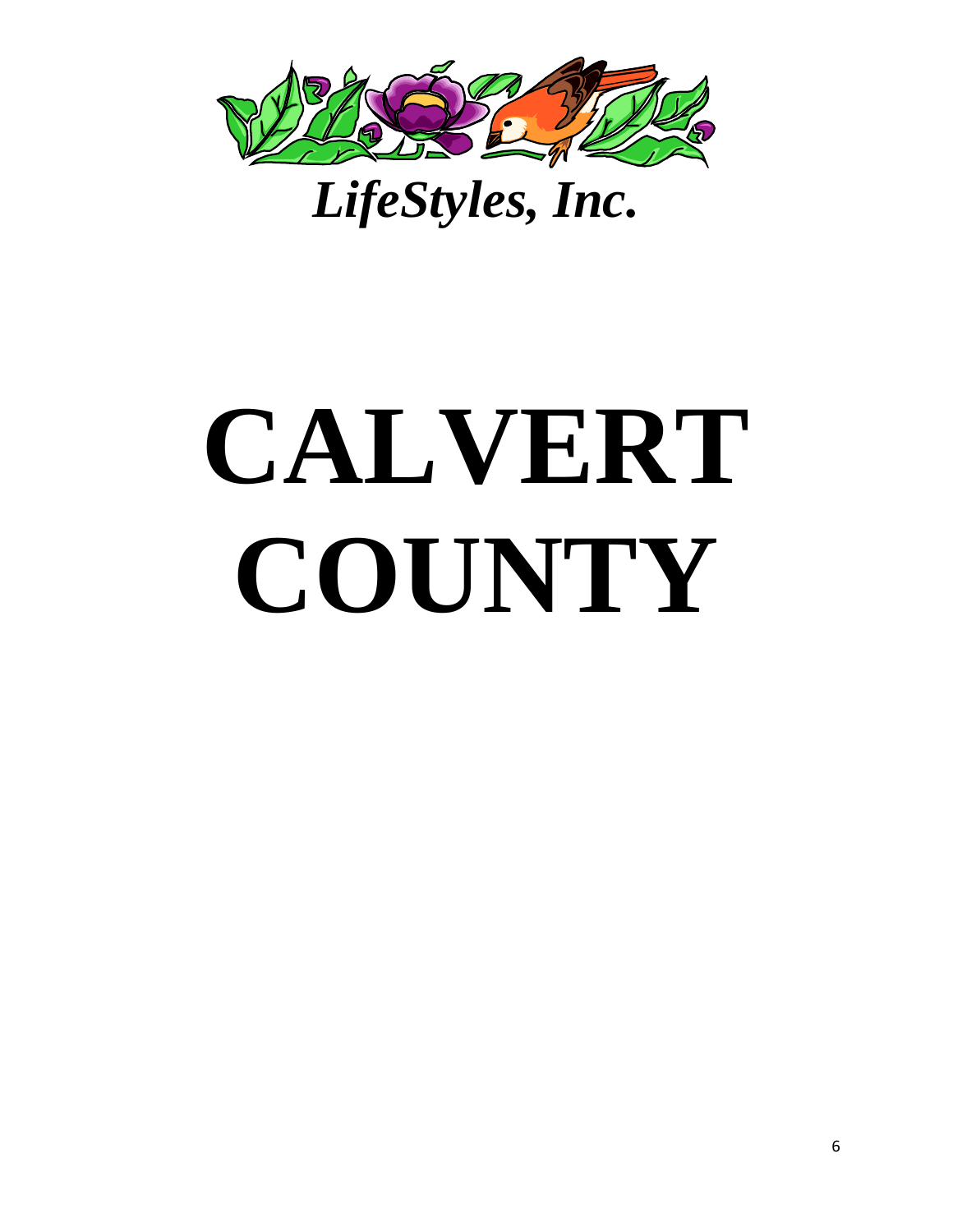

## Administration/Clerical

Calvert County Health Department Division of Behavioral Health

280 Stafford Road, Prince Frederick, MD 20678

\$12.55 - \$18.01 an hour/ No Major Crimes <https://www.calverthealth.org/> APPLY THROUGH INDEED.COM….

Falco Industries-Calvert County

Office administrator for construction supply company. Good work ethic, eager to learn. Will train on our systems. Full time position Monday thru Friday 7:30am to 3:30pm. Good benefits. Health, Vacation, Sick leave, 401k.No Major Crime[s https://www.marylandbids.us/](https://www.marylandbids.us/)

APPLY THROUGH INDEED.COM…

## Cook/Server/Hostess

## [Hilton Garden Inn Solomons](https://www.indeed.com/cmp/Hilton-Garden-Inn-Hotel?campaignid=mobvjcmp&from=mobviewjob&tk=1fps37peut4ko800&fromjk=647502719be2e47d)

13100 Dowell Rd, Dowell, MD 20629

From \$16 an hour Join our team and receive an onboarding bonus of \$600! \$300 will be paid at the end of the first 30 days of employment, and an additional \$300 will be paid after 90 days of employment. No Major Crimes… <https://www.hilton.com/>

APPLY THROUGH INDEED.COM….

#### [Panda Restaurant Group](https://www.indeed.com/cmp/Panda-Restaurant-Group?campaignid=mobvjcmp&from=mobviewjob&tk=1frg02amsu4ak800&fromjk=e9b7427fc6ec455f)

Prince Frederick, MD 20678

\$15 - \$16 an hour - Part-time Our Panda Service and Kitchen Team associates are important members of our team and are responsible for warm, welcoming, and great food for our guest. **PAY RATE: \$15.00/hr. - \$16.00/hr.** <https://pandarg.referrals.selectminds.com/> No Preference only State I.D.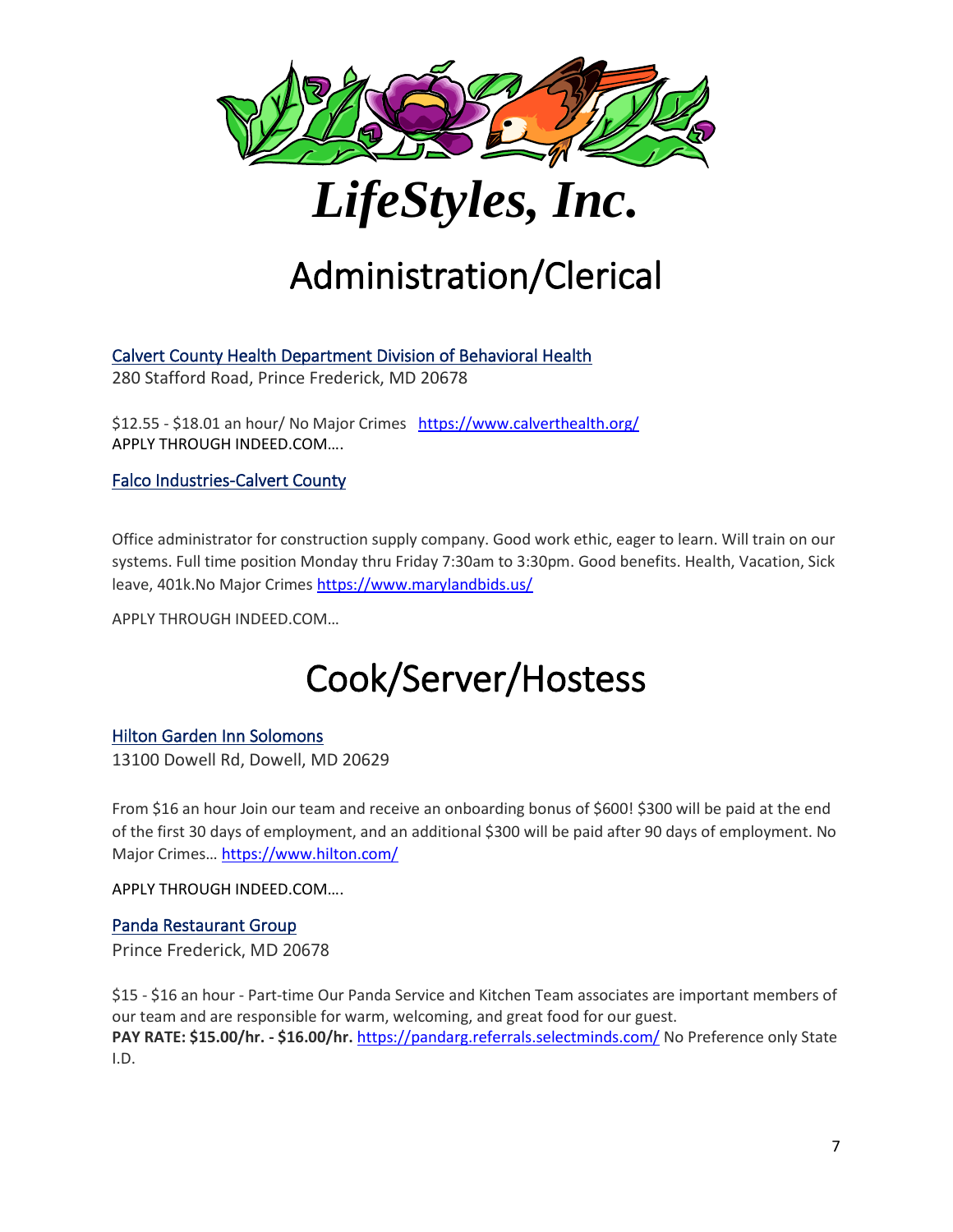



## Warehouse/Stocker

### Victor Stanley, Inc.

2103 Brickhouse Road, Dunkirk, MD 20754

Full-time Victor Stanley, Inc. is a designer and manufacturer of high-quality commercial grade site furnishings. From benches and bike racks to smart litter receptacles, which use our Relay Sensor and Service to enable efficient collection routing, we meticulously design, engineer and manufacture every detail to ensure site furnishings will withstand the test of time. Founded over 56 years ago, we help create a place for people to gather, live life and make timeless moments.<https://victorstanley.com/> No Preference only State I.D

APPLY THROUGH INDEED.COM…

#### [TJ Maxx](https://www.indeed.com/cmp/Tj-Maxx-b309bf65?campaignid=mobvjcmp&from=mobviewjob&tk=1fu9lpfip3kj4000&fromjk=8c46f4f45d50d278)

Prince Frederick, MD 20678

Style is never in short supply at our more than 1,000 TJ Maxx stores. They all have different products, but the same commitment to the thrill of the find. From designers straight off the runway to statement jewelry, we offer exciting surprises that make the everyday a little more fun No Major Crimes <https://tjmaxx.tjx.com/>

APPLY THROUGH INDEED.COM…..

#### [Safeway](https://www.indeed.com/cmp/Safeway?campaignid=mobvjcmp&from=mobviewjob&tk=1ftnuqvekn5ba802&fromjk=86d915867e241ec3)

Prince Frederick, MD 20678

Albertson's Companies Inc. has always been a people-oriented business, and thoughtful people practices remain a core element of our company's philosophy. As friendly, enthusiastic people who enjoy offering customers an exceptional shopping experience, we provide world-class customer service each and every day[. https://www.safeway.com/](https://www.safeway.com/) No Major Crimes

APPLY THROUGH INDEED.COM…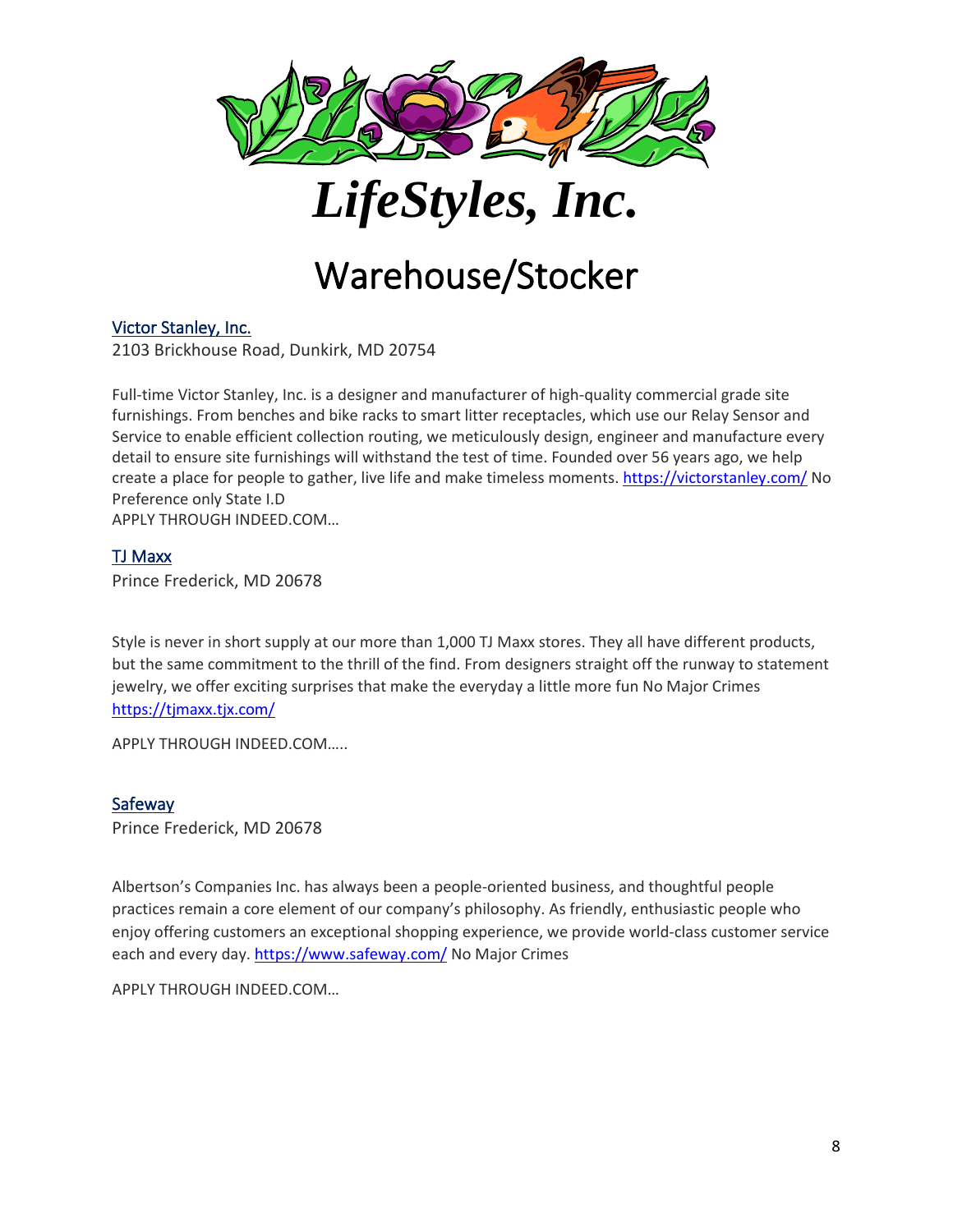

# **ST. MARY'S COUNTY**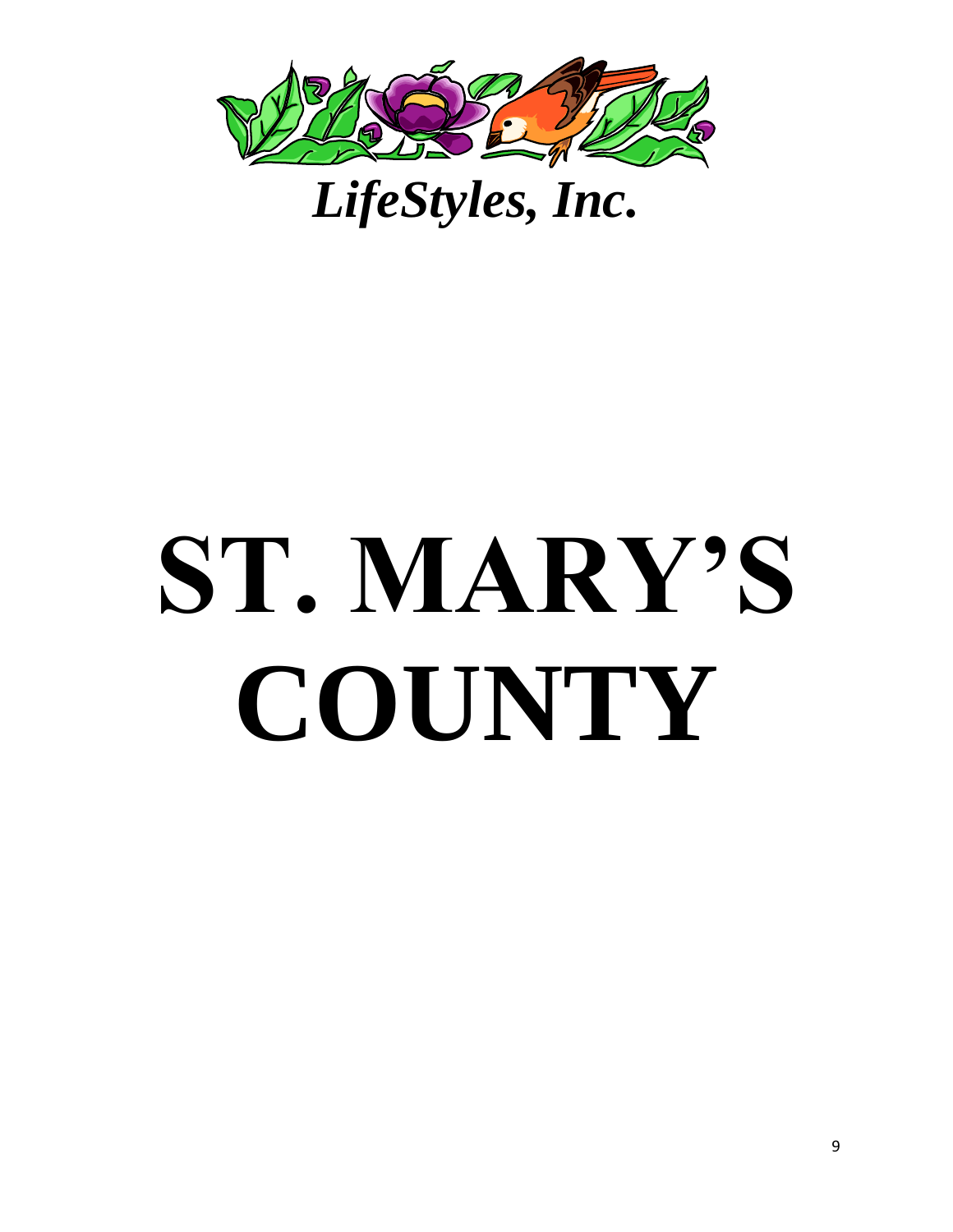

## Housekeeping/Janitors

## [Newbold Services](https://www.indeed.com/cmp/Newbold-Services,-LLC?campaignid=mobvjcmp&from=mobviewjob&tk=1fs1uo4l9ocb3800&fromjk=ede15c425ff11c4b)

St. Mary's City, MD

\$13 an hour Newbold Services, LLC, is a recognized leader in providing facility maintenance and building services to many of the most recognized brands in the manufacturing, distribution, power generation, hospitality, health care and automotive industries. <https://www.newboldservices.com/>

APPLY THROUGH INDEED.COM…

#### Bob Taylor Engineering, Inc.

Lexington Park, MD 20653

#### Part-time

*Bob Taylor Engineering, Inc.* is a growing engineering firm located in Lexington Park, St. Mary's County, Md. **BTE** has an immediate opening and is seeking a qualified part-time Office Assistant to join its professional team. This position has the potential to move to full-time status. The Office Assistant will provide secretarial and administrative support to the **BTE** staff. No Major Crimes

<https://www.bobtaylorengineering.com/>

#### [Noodles & Company](https://www.indeed.com/cmp/Noodles-&-Company?campaignid=mobvjcmp&from=mobviewjob&tk=1fpnf3krrt4j1800&fromjk=ef233060ae40cd37)

46360 Lexington Village Way Ste 100, Lexington Park, MD 20653

Up to \$16.50 an hour - Full-time, Part-time You're awesome. You make an impression wherever you go. You don't want to work at *just any* restaurant. https://locations.noodles.com//

No Preference only State I.D.

APPLY THROUGH INDEED.COM…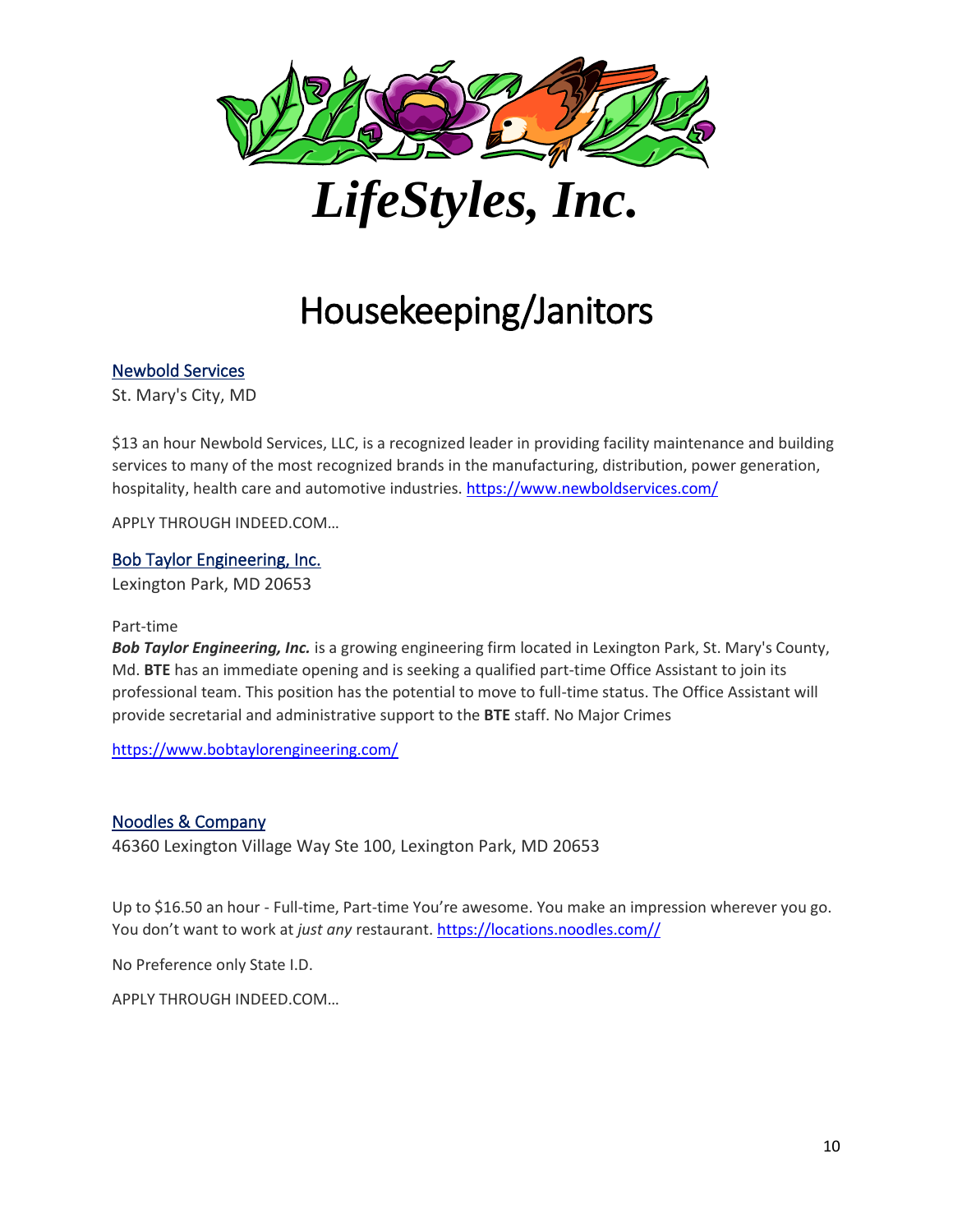

## Administration/Clerical

## [Care National](https://www.indeed.com/cmp/Carenational?campaignid=mobvjcmp&from=mobviewjob&tk=1fu9pppolm6gk800&fromjk=799a6713e99f0cb0)

Leonardtown, MD 20650

\$19 an hour - Full-time, Contract answer incoming calls in a timely manner, avoiding "dropped calls" due to excessive wait time and follow established procedures on how to handle type of incoming call. No Major Crimes www. [CareNational.](https://carenational.com/)com

APPLY THROUGH INDEED.COM.

### Bob Taylor Engineering, Inc.

Lexington Park, MD 20653

*Bob Taylor Engineering, Inc.* is a growing engineering firm located in Lexington Park, St. Mary's County, Md. **BTE** has an immediate opening and is seeking a qualified part-time Office Assistant to join its professional team. No Major Crimes.. [Geotechnical Engineering | Lexington Park, MD](https://www.bobtaylorengineering.com/)  [\(bobtaylorengineering.com\)](https://www.bobtaylorengineering.com/) APPLY ON INDEED.COM….

## Cook/Server/Hostess

Island Hideaway Solomons, MD 20688

#### \$14 - \$20 an hour - Full-time

We are looking for a professional line cook to prepare food to the exact chef's specifications and to set up stations for menu. Line cook duties will consist of assisting the Executive Chef and Kitchen Manager with their daily tasks. The successful candidate will play a key role in contributing to our customer satisfaction and acquisition goals. No Preference only State I.D [www.theislandhideawaysolomons.com](http://www.theislandhideawaysolomons.com/)